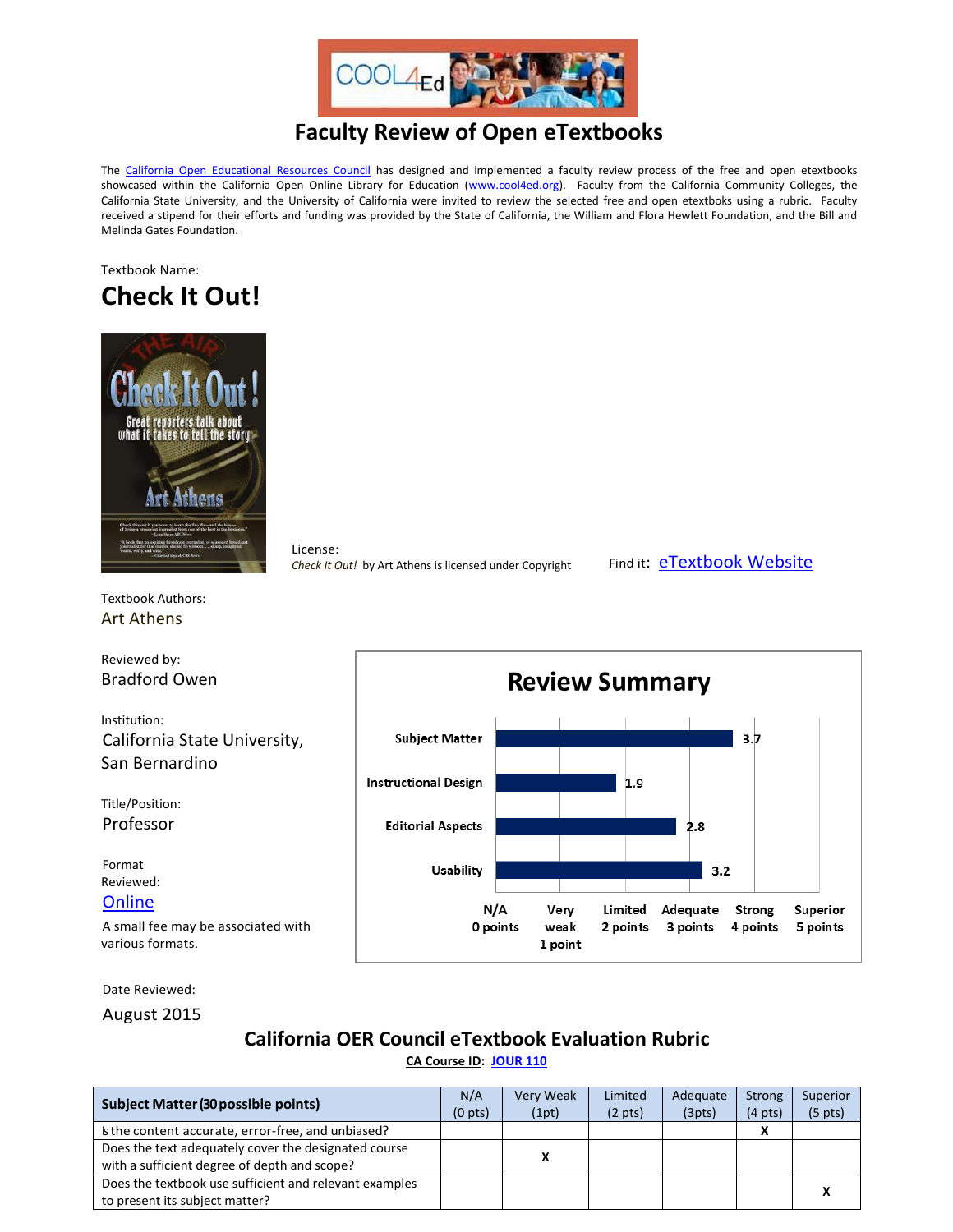| Does the textbook use a clear, consistent terminology to<br>present its subject matter?                                                                                                                                                                        |  |  |  |
|----------------------------------------------------------------------------------------------------------------------------------------------------------------------------------------------------------------------------------------------------------------|--|--|--|
| Does the textbook reflect current knowledge of the<br>subject matter?                                                                                                                                                                                          |  |  |  |
| Does the textbook present its subject matter in a<br>culturally sensitive manner? (e.g. Is the textbook free of<br>offensive and insensitive examples? Does it include<br>examples that are inclusive of a variety of races,<br>ethnicities, and backgrounds?) |  |  |  |

Total Points: 22 out of 30

Please provide comments on any aspect of the subject matter of this textbook:

- This highly engaging 2004 188-page book by a veteran broadcast journalist is made largely of anecdotes from interviews with well-known TV news figures such as Mike Wallace, Charles Osgood, Linda Ellerbee, and Lynn Sherr. The excerpts are organized into chapters around themes such as what it takes to make it in broadcast journalism; motivation; what makes a good story; acting as an element of news delivery; the definition of news; fairness in reporting; what makes for good TV newswriting; and the importance of factchecking. Most of the interviewees began in radio or TV in the 1940s to 1960s, as did the author, and the content is oriented to TV news as it was under the Big Three network system. News on digital media or even cable are not addressed.
- This book would not be suitable as a sole textbook in an introductory reporting and newswriting course, but, even though it is dated, could make a very good supplementary textbook. It should be noted that it addresses only TV journalism, not journalism in print or other media.

| Instructional Design (35 possible points)                                                                                                                                 | N/A<br>(0 <sub>pts</sub> ) | Very Weak<br>(1pt) | Limited<br>$(2 \text{ pts})$ | Adequate<br>(3pts) | <b>Strong</b><br>$(4 \text{ pts})$ | Superior<br>$(5 \text{ pts})$ |
|---------------------------------------------------------------------------------------------------------------------------------------------------------------------------|----------------------------|--------------------|------------------------------|--------------------|------------------------------------|-------------------------------|
| Does the textbook present its subject materials at<br>appropriate reading levels for undergrad use?                                                                       |                            |                    |                              |                    |                                    |                               |
| Does the textbook reflect a consideration of different<br>learning styles? (e.g. visual, textual?)                                                                        |                            | X                  |                              |                    |                                    |                               |
| Does the textbook present explicit learning outcomes<br>aligned with the course and curriculum?                                                                           |                            | x                  |                              |                    |                                    |                               |
| Is a coherent organization of the textbook evident to the<br>reader/student?                                                                                              |                            | x                  |                              |                    |                                    |                               |
| Does the textbook reflect best practices in the instruction<br>of the designated course?                                                                                  |                            | x                  |                              |                    |                                    |                               |
| Does the textbook contain sufficient effective ancillary<br>materials? (e.g. test banks, individual and/or group<br>activities or exercises, pedagogical apparatus, etc.) |                            | x                  |                              |                    |                                    |                               |
| Is the textbook searchable?                                                                                                                                               |                            |                    |                              | x                  |                                    |                               |

The book has no images, weblinks, review questions, exercises, or test banks.

Total Points: 13 out of 35

Please provide comments on any aspect of the instructional design of this textbook:

- The work is text-only and its organization is not immediately clear due to vague chapter and section heading titles such as "Wireitis (y-er-eye-tis)" "Coochy, Coochy, Coo" and "Get Your News From Us."
- The book contains no ancillary materials.

| <b>Editorial Aspects (25 possible points)</b>                | N/A<br>$(0 \text{ pts})$ | <b>Very Weak</b><br>(1pt) | Limited<br>$(2 \text{ pts})$ | Adequate<br>(3pts) | <b>Strong</b><br>$(4 \text{ pts})$ | Superior<br>$(5 \text{ pts})$ |
|--------------------------------------------------------------|--------------------------|---------------------------|------------------------------|--------------------|------------------------------------|-------------------------------|
| Is the language of the textbook free of grammatical,         |                          |                           |                              |                    |                                    | х                             |
| spelling, usage, and typographical errors?                   |                          |                           |                              |                    |                                    |                               |
| Is the textbook written in a clear, engaging style?          |                          |                           |                              |                    |                                    |                               |
| Does the textbook adhere to effective principles of          |                          |                           |                              |                    |                                    |                               |
| design? (e.g. are pages latid0out and organized to be        |                          | X                         |                              |                    |                                    |                               |
| clear and visually engaging and effective? Are colors,       |                          |                           |                              |                    |                                    |                               |
| font, and typography consistent and unified?)                |                          |                           |                              |                    |                                    |                               |
| Does the textbook include conventional editorial             |                          |                           |                              |                    |                                    |                               |
| features? (e.g. a table of contents, glossary, citations and |                          |                           |                              |                    |                                    |                               |
| further references)                                          |                          |                           |                              |                    |                                    |                               |
| How effective are multimedia elements of the textbook?       |                          |                           |                              |                    |                                    |                               |
| (e.g. graphics, animations, audio)                           |                          | х                         |                              |                    |                                    |                               |